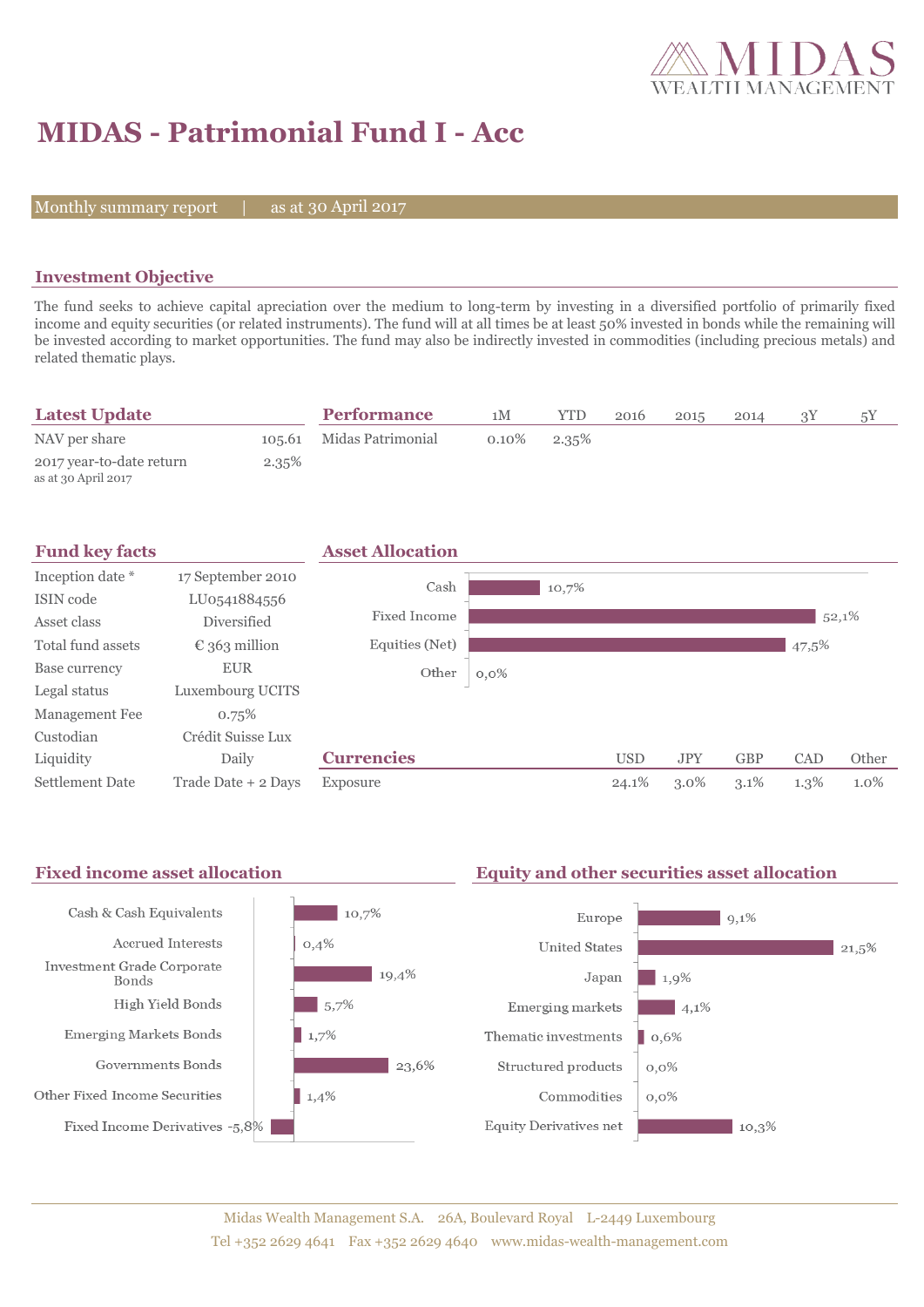

# **MIDAS - Patrimonial Fund I - Acc**

Monthly summary report | as at 30 April 2017

| Top 10 fixed income holdings         | <b>YTM</b> | Rating     | Weight  | <b>Fixed income rating breakdown</b> |
|--------------------------------------|------------|------------|---------|--------------------------------------|
| DEUTSCHLAND REP : DBR o 08/15/26     | $0.3\%$    | AAA        | $5.4\%$ |                                      |
| BTPS: BTPS 2.2 06/01/27              | $2.3\%$    | <b>BBB</b> | $3.6\%$ | 10,7%<br>AAA                         |
| BTPS: BTPS 0.35 11/01/21             | 0.8%       | <b>BBB</b> | $3.5\%$ | 6,0%<br>AA                           |
| SPANISH GOV'T: SPGB 0 3/4 07/30/21   | 0.2%       | $BBB+$     | $3.1\%$ | 1,8%<br>A                            |
| FRANCE O.A.T.: FRTR 0 1/2 05/25/25   | $0.5\%$    | AA         | $3.0\%$ | <b>BBB</b><br>49,1%                  |
| SPANISH GOV'T: SPGB 11/2 04/30/27    | 1.7%       | $BBB+$     | $3.0\%$ | <b>BB</b><br>9,3%                    |
| GAZPROMBANK: GPBRU 3.984 10/30/18    | 1.1%       | $BB+$      | $1.1\%$ | В<br>6,4%                            |
| PORTUGUESE OT'S : PGB 2.2 10/17/22   | 2.0%       | $BB+$      | 1.1%    | CCC<br>0,6%                          |
| ATOS: ATOFP 2 3/8 07/02/20           | 0.4%       | <b>NR</b>  | $0.9\%$ | <b>NR</b><br>16,2%                   |
| SPAIN I/L BOND : SPGBEI 0.3 11/30/21 | $-0.8%$    | $BBB+$     | $0.9\%$ |                                      |

| Top 10 equity holdings         | Sector                        | Weight | <b>Equity sector breakdown</b> |                |  |
|--------------------------------|-------------------------------|--------|--------------------------------|----------------|--|
| <b>BANK OF AMERICA CORP</b>    | Financials                    | 0.7%   | Consumer Discretionary         | $13.5\%$       |  |
| <b>WELLS FARGO &amp; CO</b>    | Financials                    | 0.7%   | Consumer Staples               | 10,2%          |  |
| ALTICE NV -A                   | Consumer Discretionary        | 0.7%   | Energy                         | 8,6%           |  |
| <b>JPMORGAN CHASE &amp; CO</b> | Financials                    | 0.7%   | Financials                     | 15,8%          |  |
| <b>PROCTER &amp; GAMBLE</b>    | <b>Consumer Staples</b>       | 0.6%   | Health Care                    | 13,2%          |  |
| ALPHABET INC-CL A              | <b>Information Technology</b> | 0.6%   | Information Technology         | 17,9%          |  |
| CHECK POINT SOFTWARE TECH      | <b>Information Technology</b> | 0.6%   | Industrials<br>Materials       | 9,7%<br>1,5,6% |  |
| <b>RAYTHEON COMPANY</b>        | Industrials                   | 0.6%   | Telecommunication              | $2.3\%$        |  |
| NXP SEMICONDUCTORS NV          | <b>Information Technology</b> | 0.6%   | Utilities                      | 1,3%           |  |
| <b>JOHNSON &amp; JOHNSON</b>   | <b>Health Care</b>            | 0.6%   | Real Estate                    | 1.8%           |  |

## **Top 5 funds and other holdings**

| Nordea Stable Emerging Markets Equity   | 2.2%    |
|-----------------------------------------|---------|
| Robeco US Select Opportunities Equities | $2.0\%$ |
| iShares MSCI Emerging Markets           | 1.9%    |
| Amundi ETF TOPIX EUR Hedged             | 1.9%    |
| <b>MM</b> Convertible Europe            | 1.4%    |